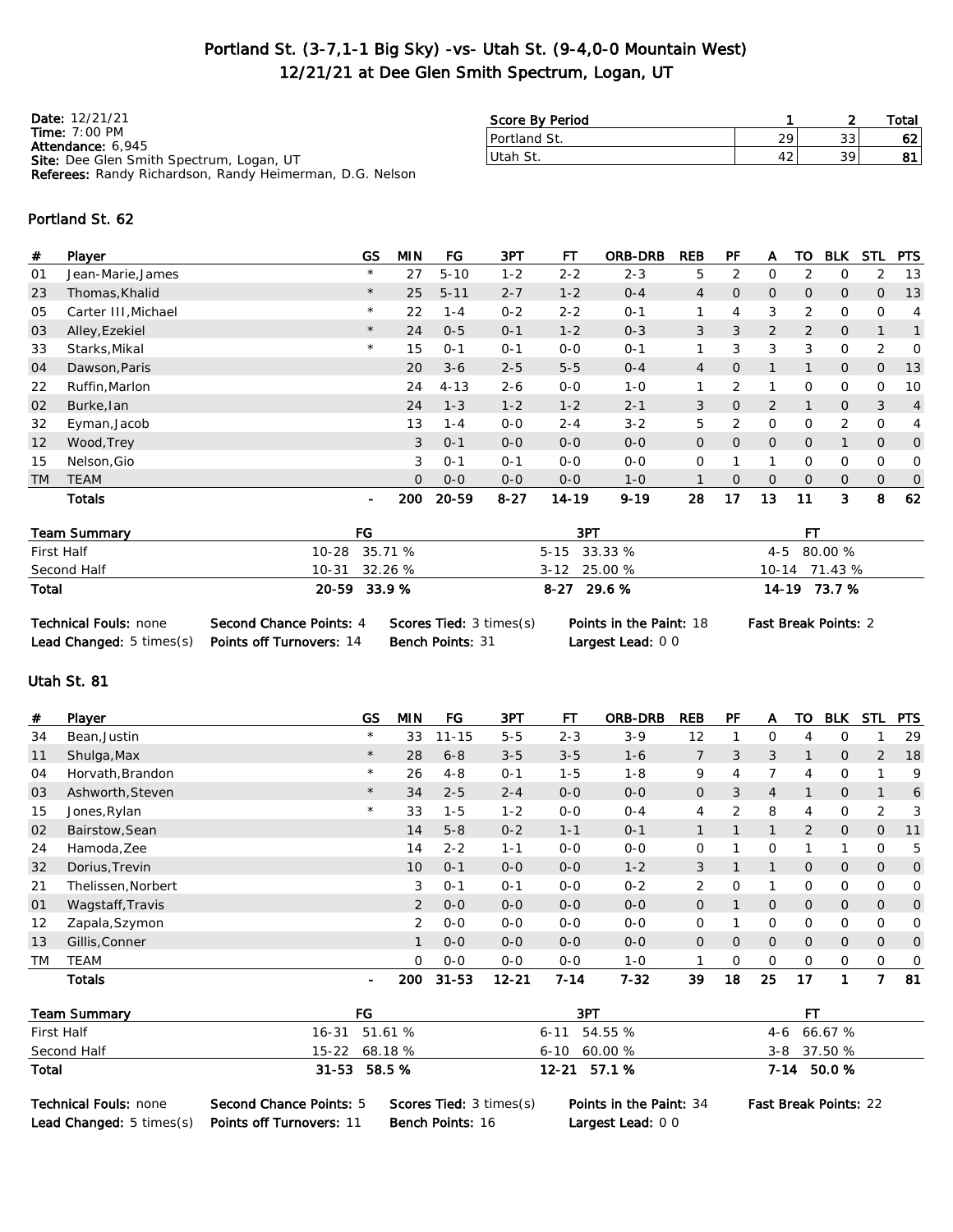## 1st Half Play By Play

| VISITORS: Portland St.                                  | Time                                          |             |                | Score Margin HOME TEAM: Utah St.                       |
|---------------------------------------------------------|-----------------------------------------------|-------------|----------------|--------------------------------------------------------|
|                                                         | 19:35                                         |             |                | MISS LAYUP by JONES, RYLAN (in the paint)              |
| REBOUND DEF by STARKS, MIKAL                            | $\sim$ $-$                                    |             |                |                                                        |
| TURNOVER by STARKS, MIKAL                               | 19:30                                         |             |                |                                                        |
|                                                         | 19:30                                         |             |                | STEAL by JONES, RYLAN                                  |
|                                                         | 19:24                                         |             |                | MISS 3PTR by SHULGA, MAX                               |
|                                                         | $\mathord{\hspace{1pt}\text{--}\hspace{1pt}}$ |             |                | REBOUND OFF by BEAN, JUSTIN                            |
|                                                         | 19:15                                         |             |                | MISS JUMPER by HORVATH, BRANDON(in the paint)          |
| REBOUND DEF by THOMAS, KHALID                           | $\sim$ $-$                                    |             |                |                                                        |
| GOOD 3PTR by THOMAS, KHALID                             | 18:47                                         | $3 - 0$     | $V_3$          |                                                        |
| ASSIST by ALLEY, EZEKIEL                                | $ -$                                          |             |                |                                                        |
|                                                         | 18:39                                         |             |                | FOUL by BEAN, JUSTIN                                   |
|                                                         | 18:39                                         |             |                | TURNOVER by BEAN, JUSTIN                               |
| GOOD JUMPER by JEAN-MARIE, JAMES                        | 18:22                                         | $5-0$       | V <sub>5</sub> |                                                        |
| ASSIST by STARKS, MIKAL                                 | $\sim$ $-$                                    |             |                |                                                        |
|                                                         | 17:57                                         |             |                | MISS 3PTR by SHULGA, MAX                               |
| REBOUND DEF by JEAN-MARIE, JAMES                        | $\overline{\phantom{a}}$ .                    |             |                |                                                        |
| GOOD 3PTR by THOMAS, KHALID                             | 17:35                                         | $8-0$       | $V_8$          |                                                        |
| ASSIST by STARKS, MIKAL                                 | $\mathord{\hspace{1pt}\text{--}\hspace{1pt}}$ |             |                |                                                        |
| FOUL by CARTER III, MICHAEL                             | 17:14                                         |             |                |                                                        |
|                                                         | 17:14                                         | $8 - 1$     | V 7            | GOOD FT by SHULGA, MAX                                 |
|                                                         | 17:14                                         | $8 - 2$     | V6             | GOOD FT by SHULGA, MAX                                 |
| MISS 3PTR by THOMAS, KHALID                             | 17:07                                         |             |                |                                                        |
|                                                         | $\omega$ .                                    |             |                | REBOUND DEF by HORVATH, BRANDON                        |
|                                                         | 17:00                                         | $8 - 4$     | $V_4$          | GOOD JUMPER by BEAN, JUSTIN (fastbreak) (in the paint) |
|                                                         | $\perp$ $\perp$                               |             |                | ASSIST by JONES, RYLAN                                 |
| FOUL by ALLEY, EZEKIEL                                  | 16:49                                         |             |                |                                                        |
| TURNOVER by ALLEY, EZEKIEL                              | 16:49                                         |             |                |                                                        |
| SUB OUT by ALLEY, EZEKIEL                               | 16:49<br>16:49                                |             |                |                                                        |
| SUB IN by RUFFIN, MARLON                                | 16:34                                         |             |                |                                                        |
|                                                         | 16:34                                         |             |                | TURNOVER by JONES, RYLAN                               |
| STEAL by STARKS, MIKAL<br>MISS JUMPER by RUFFIN, MARLON | 16:12                                         |             |                |                                                        |
|                                                         | $\perp$ $\perp$                               |             |                | REBOUND DEF by SHULGA, MAX                             |
|                                                         | 15:56                                         |             |                | MISS 3PTR by HORVATH, BRANDON                          |
| REBOUND DEF by THOMAS, KHALID                           | uu                                            |             |                |                                                        |
| TURNOVER by JEAN-MARIE, JAMES                           | 15:34                                         |             |                |                                                        |
|                                                         | 15:34                                         |             |                | STEAL by BEAN, JUSTIN                                  |
|                                                         | 15:29                                         |             |                | MISS LAYUP by BEAN, JUSTIN (in the paint)              |
|                                                         | $\overline{\phantom{a}}$ .                    |             |                | REBOUND OFF by HORVATH, BRANDON                        |
|                                                         |                                               |             |                | GOOD LAYUP by HORVATH, BRANDON (fastbreak) (in the     |
|                                                         | 15:25                                         | $8-6$       | V <sub>2</sub> | paint)                                                 |
| TURNOVER by STARKS, MIKAL                               | 15:03                                         |             |                |                                                        |
| TIMEOUT MEDIA by TEAM                                   | 15:03                                         |             |                |                                                        |
| SUB OUT by STARKS, MIKAL                                | 15:03                                         |             |                |                                                        |
| SUB IN by BURKE, IAN                                    | 15:03                                         |             |                |                                                        |
|                                                         | 14:50                                         | $8 - 9$     | H 1            | GOOD 3PTR by ASHWORTH, STEVEN                          |
|                                                         | $\sim$ $-$                                    |             |                | ASSIST by JONES, RYLAN                                 |
| MISS JUMPER by JEAN-MARIE, JAMES                        | 14:33                                         |             |                |                                                        |
|                                                         | $\sim$ $-$                                    |             |                | REBOUND DEF by SHULGA, MAX                             |
|                                                         | 14:15                                         |             |                | MISS JUMPER by BEAN, JUSTIN                            |
| REBOUND DEF by JEAN-MARIE, JAMES                        | $\overline{a}$                                |             |                |                                                        |
| GOOD 3PTR by RUFFIN, MARLON                             | 14:02                                         | $11-9$      | V <sub>2</sub> |                                                        |
| ASSIST by CARTER III, MICHAEL                           | $\overline{a}$                                |             |                |                                                        |
|                                                         |                                               | 13:51 11-12 | H 1            | GOOD 3PTR by SHULGA, MAX                               |
|                                                         | $\overline{\phantom{a}}$ .                    |             |                | ASSIST by ASHWORTH, STEVEN                             |
| MISS 3PTR by CARTER III, MICHAEL                        | 13:24                                         |             |                |                                                        |
|                                                         | $\overline{\phantom{a}}$ .                    |             |                | REBOUND DEF by JONES, RYLAN                            |
|                                                         | 13:13                                         |             |                | TURNOVER by ASHWORTH, STEVEN                           |
| GOOD 3PTR by RUFFIN, MARLON                             |                                               | 12:57 14-12 | V <sub>2</sub> |                                                        |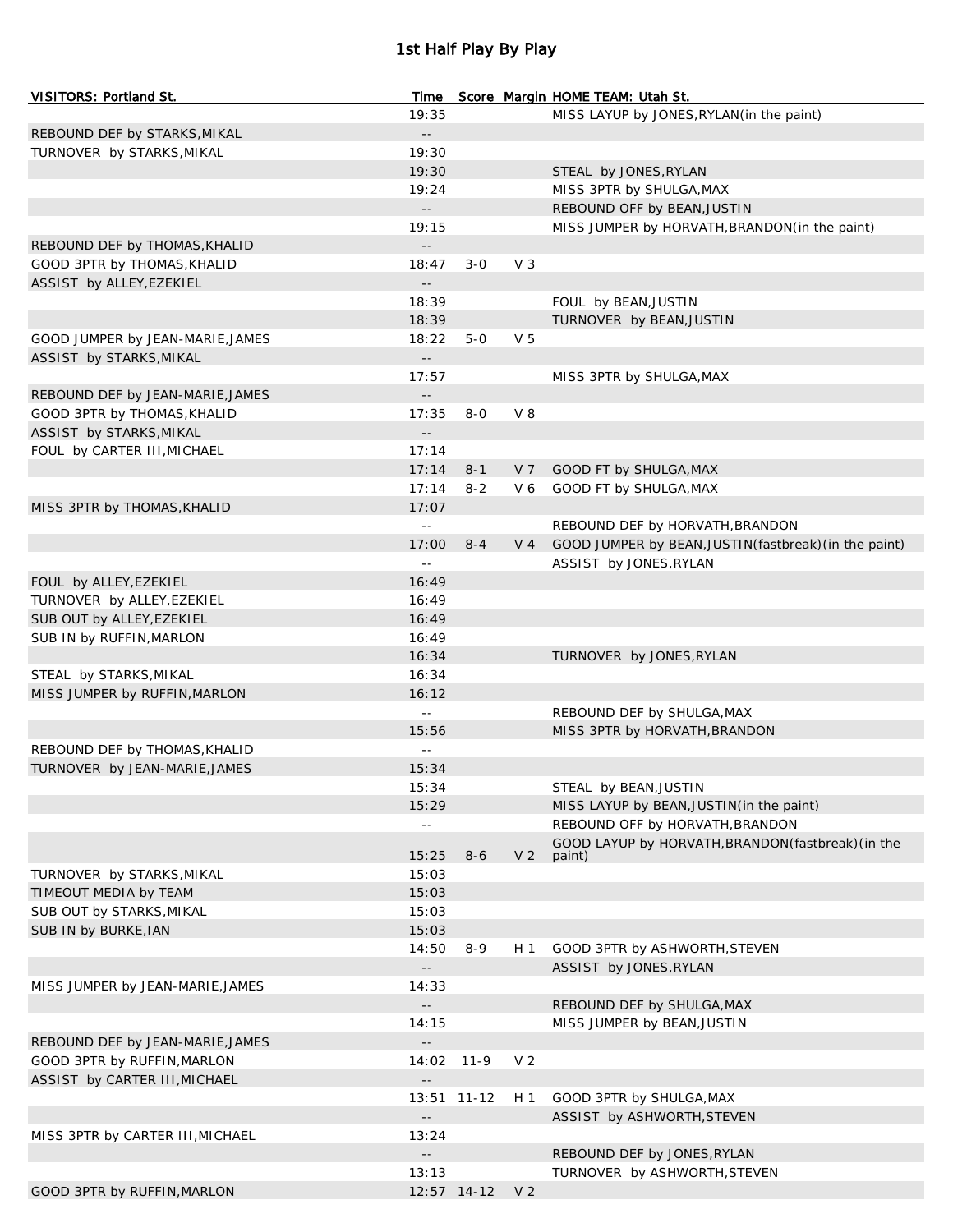| ASSIST by CARTER III, MICHAEL                | $\sim$ $-$                 |               |                |                                               |
|----------------------------------------------|----------------------------|---------------|----------------|-----------------------------------------------|
|                                              | 12:44                      |               |                | TURNOVER by HORVATH, BRANDON                  |
|                                              | 12:44                      |               |                | SUB OUT by SHULGA, MAX                        |
|                                              | 12:44                      |               |                | SUB IN by BAIRSTOW, SEAN                      |
| SUB OUT by JEAN-MARIE, JAMES                 | 12:44                      |               |                |                                               |
| SUB OUT by THOMAS, KHALID                    | 12:44                      |               |                |                                               |
| SUB IN by DAWSON, PARIS                      | 12:44                      |               |                |                                               |
| SUB IN by EYMAN, JACOB                       | 12:44                      |               |                |                                               |
| MISS 3PTR by RUFFIN, MARLON                  | 12:27                      |               |                |                                               |
| REBOUND OFF by EYMAN, JACOB                  | $\mathbb{L} \mathbb{L}$    |               |                |                                               |
| MISS JUMPER by EYMAN, JACOB(in the paint)    | 12:20                      |               |                |                                               |
|                                              | $\perp$ $\perp$            |               |                | REBOUND DEF by BAIRSTOW, SEAN                 |
| FOUL by RUFFIN, MARLON                       | 12:20                      |               |                |                                               |
|                                              | 11:58                      |               |                | MISS LAYUP by BEAN, JUSTIN (in the paint)     |
|                                              | $\overline{\phantom{a}}$ . |               |                | REBOUND OFF by BEAN, JUSTIN                   |
|                                              |                            | $11:53$ 14-14 |                | GOOD LAYUP by BEAN, JUSTIN(in the paint)      |
|                                              | 11:35                      |               |                | FOUL by JONES, RYLAN                          |
| TIMEOUT MEDIA by TEAM                        | 11:35                      |               |                |                                               |
|                                              | 11:35                      |               |                |                                               |
| SUB OUT by CARTER III, MICHAEL               | 11:35                      |               |                |                                               |
| SUB IN by ALLEY, EZEKIEL                     |                            |               |                |                                               |
| GOOD FT by DAWSON, PARIS                     |                            | $11:35$ 15-14 | V <sub>1</sub> |                                               |
| GOOD FT by DAWSON, PARIS                     |                            | 11:35 16-14   | V <sub>2</sub> |                                               |
| GOOD FT by DAWSON, PARIS                     |                            | $11:35$ 17-14 | V <sub>3</sub> |                                               |
|                                              |                            | $11:21$ 17-16 | V 1            | GOOD LAYUP by BEAN, JUSTIN(in the paint)      |
|                                              | $- \, -$                   |               |                | ASSIST by HORVATH, BRANDON                    |
| FOUL by EYMAN, JACOB                         | 11:21                      |               |                |                                               |
|                                              |                            | $11:21$ 17-17 |                | GOOD FT by BEAN, JUSTIN                       |
|                                              | 11:21                      |               |                | SUB OUT by HORVATH, BRANDON                   |
|                                              | 11:21                      |               |                | SUB IN by DORIUS, TREVIN                      |
| GOOD LAYUP by EYMAN, JACOB(in the paint)     |                            | 11:07 19-17   | V <sub>2</sub> |                                               |
| ASSIST by RUFFIN, MARLON                     | $\overline{\phantom{a}}$ . |               |                |                                               |
|                                              | 10:49                      |               |                | MISS 3PTR by BAIRSTOW, SEAN                   |
| REBOUND DEF by ALLEY, EZEKIEL                | $\overline{\phantom{a}}$ . |               |                |                                               |
| MISS JUMPER by RUFFIN, MARLON (in the paint) | 10:30                      |               |                |                                               |
|                                              | $- \, -$                   |               |                | REBOUND DEF by DORIUS, TREVIN                 |
|                                              | 10:19                      |               |                | MISS LAYUP by ASHWORTH, STEVEN (in the paint) |
| BLOCK by EYMAN, JACOB                        | 10:19                      |               |                |                                               |
| REBOUND DEF by EYMAN, JACOB                  | $\sim$ $-$                 |               |                |                                               |
|                                              | 09:54                      |               |                | FOUL by ASHWORTH, STEVEN                      |
| MISS FT by EYMAN, JACOB                      | 09:54                      |               |                |                                               |
| REBOUND DEADB by TEAM                        | $\sim$ $\sim$              |               |                |                                               |
| SUB OUT by BURKE, IAN                        | 09:54                      |               |                |                                               |
| SUB OUT by RUFFIN, MARLON                    | 09:54                      |               |                |                                               |
| SUB IN by THOMAS, KHALID                     | 09:54                      |               |                |                                               |
| SUB IN by STARKS, MIKAL                      | 09:54                      |               |                |                                               |
| GOOD FT by EYMAN, JACOB                      |                            | 09:54 20-17   | $V_3$          |                                               |
|                                              |                            | 09:30 20-20   |                | GOOD 3PTR by BEAN, JUSTIN                     |
|                                              | $\sim$ $-$                 |               |                | ASSIST by BAIRSTOW, SEAN                      |
| TURNOVER by STARKS, MIKAL                    | 09:03                      |               |                |                                               |
|                                              | 09:03                      |               |                | STEAL by ASHWORTH, STEVEN                     |
| FOUL by STARKS, MIKAL                        | 09:01                      |               |                |                                               |
|                                              | 09:01                      |               |                | SUB OUT by ASHWORTH, STEVEN                   |
|                                              | 09:01                      |               |                | SUB IN by SHULGA, MAX                         |
| SUB OUT by EYMAN, JACOB                      | 09:01                      |               |                |                                               |
| SUB IN by JEAN-MARIE, JAMES                  | 09:01                      |               |                |                                               |
|                                              | 08:42                      |               |                | TURNOVER by JONES, RYLAN                      |
| STEAL by JEAN-MARIE, JAMES                   | 08:42                      |               |                |                                               |
| MISS 3PTR by JEAN-MARIE, JAMES               | 08:14                      |               |                |                                               |
|                                              | $\overline{\phantom{a}}$ . |               |                | REBOUND DEF by BEAN, JUSTIN                   |
|                                              |                            | 08:04 20-22   | H 2            | GOOD LAYUP by BAIRSTOW, SEAN (in the paint)   |
|                                              | $-$                        |               |                | ASSIST by SHULGA, MAX                         |
| FOUL by JEAN-MARIE, JAMES                    | 08:04                      |               |                |                                               |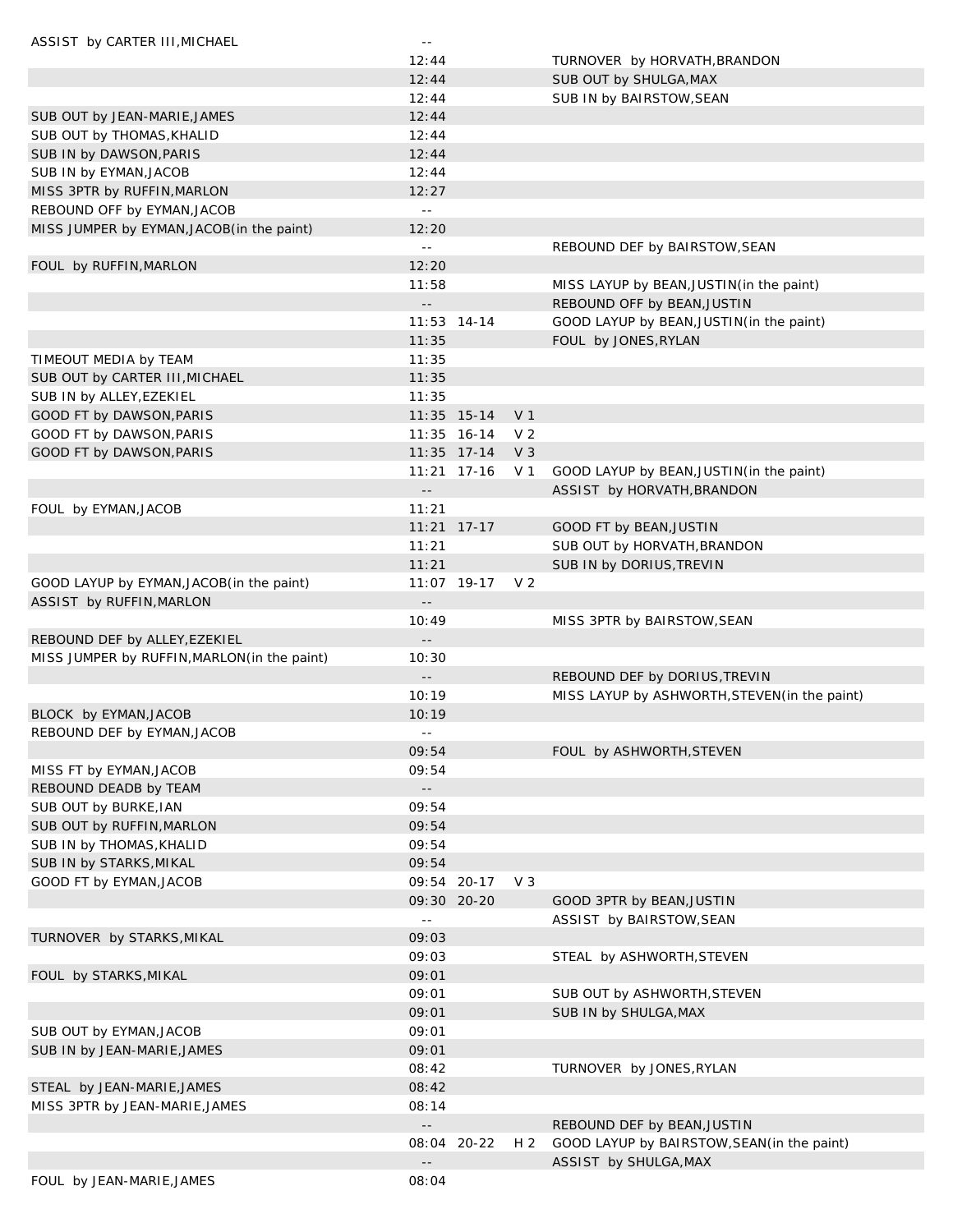|                                                              | 08:04                                         |             |       | SUB OUT by BEAN, JUSTIN                                   |
|--------------------------------------------------------------|-----------------------------------------------|-------------|-------|-----------------------------------------------------------|
|                                                              | 08:04                                         |             |       | SUB IN by HORVATH, BRANDON                                |
| SUB OUT by ALLEY, EZEKIEL                                    | 08:04                                         |             |       |                                                           |
| SUB IN by CARTER III, MICHAEL                                | 08:04                                         |             |       |                                                           |
| TIMEOUT MEDIA by TEAM                                        | 08:04                                         |             |       |                                                           |
|                                                              |                                               | 08:04 20-23 |       | H 3 GOOD FT by BAIRSTOW, SEAN                             |
| MISS LAYUP by THOMAS, KHALID(in the paint)                   | 07:50                                         |             |       |                                                           |
|                                                              | $\omega$ $\omega$                             |             |       | REBOUND DEF by HORVATH, BRANDON                           |
|                                                              |                                               | 07:39 20-25 | H 5   | GOOD JUMPER by HORVATH, BRANDON (in the paint)            |
| GOOD LAYUP by JEAN-MARIE, JAMES (in the paint)               |                                               | 07:20 22-25 | $H_3$ |                                                           |
| SUB OUT by DAWSON, PARIS                                     | 07:06                                         |             |       |                                                           |
| SUB OUT by STARKS, MIKAL                                     | 07:06                                         |             |       |                                                           |
| SUB IN by BURKE, IAN                                         | 07:06                                         |             |       |                                                           |
| SUB IN by RUFFIN, MARLON                                     | 07:06                                         |             |       |                                                           |
|                                                              | 07:02                                         |             |       | MISS 3PTR by BAIRSTOW, SEAN                               |
|                                                              | $\sim$ $\sim$                                 |             |       | REBOUND OFF by TEAM                                       |
|                                                              | 06:59                                         |             |       | MISS LAYUP by HORVATH, BRANDON (in the paint)             |
|                                                              | $\sim$ $\sim$                                 |             |       | REBOUND OFF by SHULGA, MAX                                |
| FOUL by RUFFIN, MARLON                                       | 06:56                                         |             |       |                                                           |
|                                                              | 06:51                                         |             |       | MISS FT by HORVATH, BRANDON                               |
|                                                              | $\mathord{\hspace{1pt}\text{--}\hspace{1pt}}$ |             |       | REBOUND DEADB by TEAM                                     |
|                                                              | 06:51                                         |             |       | MISS FT by HORVATH, BRANDON                               |
| REBOUND DEF by THOMAS, KHALID                                | $\sim$ $-$                                    |             |       |                                                           |
| TURNOVER by JEAN-MARIE, JAMES                                | 06:35                                         |             |       |                                                           |
|                                                              | 06:35                                         |             |       | STEAL by SHULGA, MAX                                      |
|                                                              |                                               | 06:30 22-27 | H 5   | GOOD DUNK by BAIRSTOW, SEAN(fastbreak) (in the paint)     |
|                                                              | $\sim$ $-$                                    |             |       | ASSIST by SHULGA, MAX                                     |
| MISS 3PTR by CARTER III, MICHAEL                             | 06:16                                         |             |       |                                                           |
|                                                              | $\overline{\phantom{a}}$ .                    |             |       | REBOUND DEF by DORIUS, TREVIN                             |
|                                                              |                                               | 05:48 22-29 | H 7   | GOOD JUMPER by BAIRSTOW, SEAN (in the paint)              |
| TIMEOUT 30SEC by TEAM                                        | 05:41                                         |             |       |                                                           |
|                                                              | 05:40                                         |             |       | SUB OUT by JONES, RYLAN                                   |
|                                                              | 05:40                                         |             |       | SUB OUT by DORIUS, TREVIN                                 |
|                                                              | 05:40                                         |             |       | SUB IN by ASHWORTH, STEVEN                                |
|                                                              | 05:40                                         |             |       | SUB IN by BEAN, JUSTIN                                    |
| MISS 3PTR by THOMAS, KHALID                                  | 05:25                                         |             |       |                                                           |
|                                                              | $\sim$ $-$                                    |             |       | REBOUND DEF by SHULGA, MAX                                |
|                                                              |                                               |             |       | 05:17 22-32 H 10 GOOD 3PTR by SHULGA, MAX (fastbreak)     |
| MISS 3PTR by BURKE, IAN                                      | 05:00                                         |             |       |                                                           |
|                                                              | $\sim$ $\sim$                                 |             |       | REBOUND DEF by HORVATH, BRANDON                           |
|                                                              | 04:52                                         |             |       | TURNOVER by HORVATH, BRANDON                              |
| STEAL by BURKE, IAN                                          | 04:52                                         |             |       |                                                           |
| GOOD DUNK by JEAN-MARIE, JAMES (fastbreak) (in the<br>paint) |                                               | 04:44 24-32 | H 8   |                                                           |
| ASSIST by BURKE, IAN                                         | $\omega$ $\omega$                             |             |       |                                                           |
|                                                              |                                               | 04:33 24-34 | H 10  | GOOD LAYUP by SHULGA, MAX (in the paint)                  |
|                                                              | $\omega$ $\omega$                             |             |       | ASSIST by HORVATH, BRANDON                                |
| GOOD LAYUP by CARTER III, MICHAEL (in the paint)             |                                               | 04:14 26-34 | H 8   |                                                           |
|                                                              | 04:01                                         |             |       | MISS JUMPER by BEAN, JUSTIN (in the paint)                |
| REBOUND DEF by CARTER III, MICHAEL                           | $\sim$ $\sim$                                 |             |       |                                                           |
| MISS JUMPER by JEAN-MARIE, JAMES                             | 03:47                                         |             |       |                                                           |
|                                                              | $\overline{\phantom{a}}$ .                    |             |       | REBOUND DEADB by TEAM                                     |
| TIMEOUT MEDIA by TEAM                                        | 03:45                                         |             |       |                                                           |
|                                                              | 03:43                                         |             |       | SUB OUT by BAIRSTOW, SEAN                                 |
|                                                              | 03:43                                         |             |       | SUB IN by HAMODA, ZEE                                     |
| SUB OUT by JEAN-MARIE, JAMES                                 | 03:43                                         |             |       |                                                           |
| SUB OUT by CARTER III, MICHAEL                               | 03:43                                         |             |       |                                                           |
| SUB OUT by THOMAS, KHALID                                    | 03:43                                         |             |       |                                                           |
| SUB IN by ALLEY, EZEKIEL                                     | 03:43                                         |             |       |                                                           |
| SUB IN by DAWSON, PARIS                                      | 03:43                                         |             |       |                                                           |
| SUB IN by EYMAN, JACOB                                       | 03:43                                         |             |       |                                                           |
|                                                              |                                               |             |       | 03:14 26-36 H 10 GOOD LAYUP by BEAN, JUSTIN(in the paint) |
| MISS 3PTR by DAWSON, PARIS                                   | 03:13                                         |             |       |                                                           |
|                                                              |                                               |             |       |                                                           |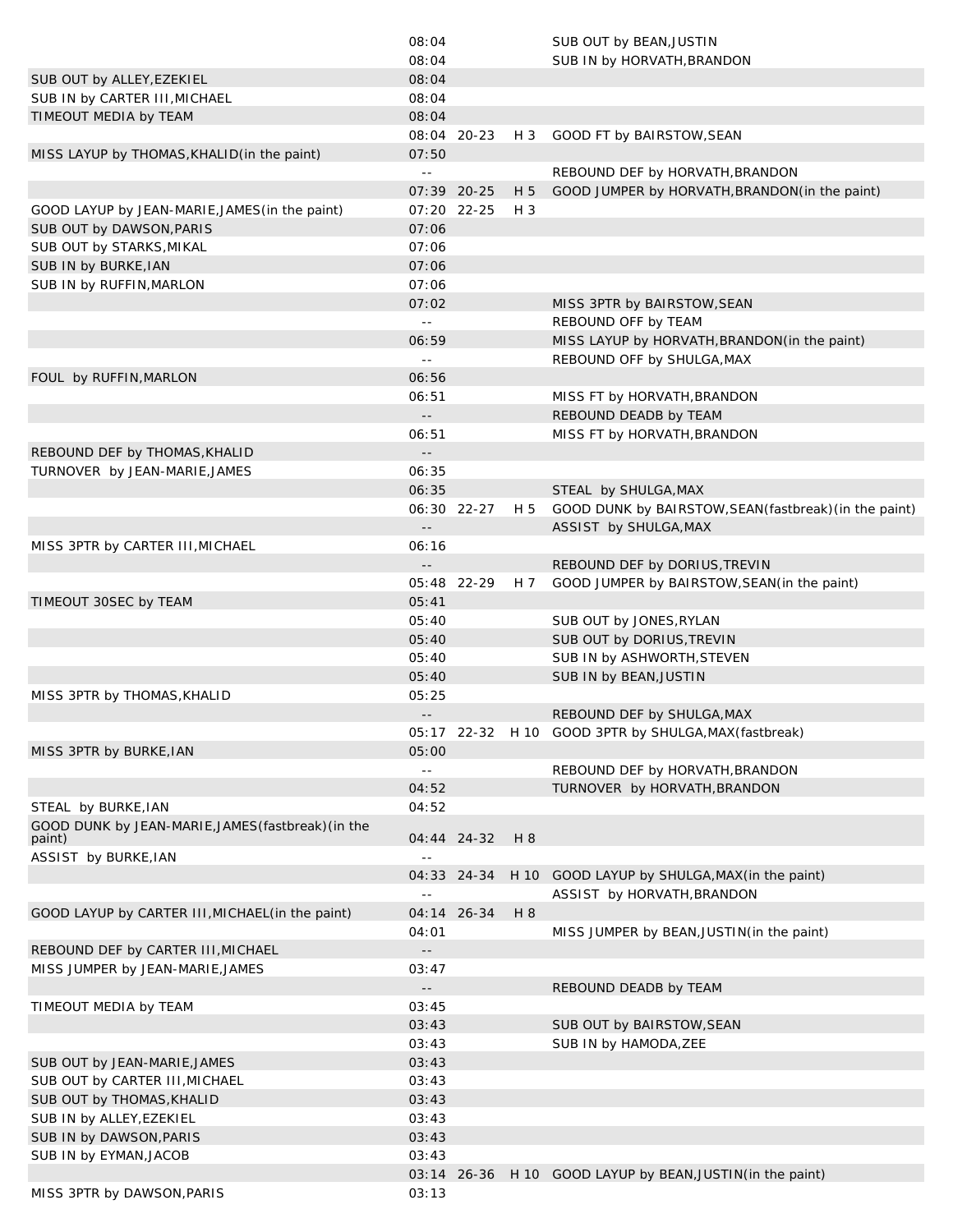|                                              | $\sim$ $-$                 |               |     | REBOUND DEF by SHULGA, MAX                             |
|----------------------------------------------|----------------------------|---------------|-----|--------------------------------------------------------|
|                                              | 03:13                      |               |     | TURNOVER by BEAN, JUSTIN                               |
| MISS 3PTR by RUFFIN, MARLON                  | 02:51                      |               |     |                                                        |
| REBOUND OFF by BURKE, IAN                    | $\sim$ $-$                 |               |     |                                                        |
| MISS LAYUP by RUFFIN, MARLON(in the paint)   | 02:42                      |               |     |                                                        |
|                                              | $\sim$ $-$                 |               |     | REBOUND DEF by BEAN, JUSTIN                            |
|                                              | 02:22                      |               |     | FOUL by HORVATH, BRANDON                               |
|                                              | 02:22                      |               |     | TURNOVER by HORVATH, BRANDON                           |
|                                              | 02:22                      |               |     | SUB OUT by SHULGA, MAX                                 |
|                                              | 02:22                      |               |     | SUB IN by JONES, RYLAN                                 |
| TURNOVER by ALLEY, EZEKIEL                   | 02:09                      |               |     |                                                        |
|                                              | 02:09                      |               |     | STEAL by HORVATH, BRANDON                              |
|                                              | 01:51                      |               |     | MISS DUNK by HORVATH, BRANDON(in the paint)            |
| BLOCK by EYMAN, JACOB                        | 01:51                      |               |     |                                                        |
| REBOUND DEF by DAWSON, PARIS                 | $- -$                      |               |     |                                                        |
| GOOD 3PTR by DAWSON, PARIS                   |                            | $01:26$ 29-36 | H 7 |                                                        |
| ASSIST by BURKE, IAN                         |                            |               |     |                                                        |
|                                              |                            |               |     | 01:13 29-39 H 10 GOOD 3PTR by BEAN, JUSTIN             |
|                                              | $-$                        |               |     | ASSIST by HORVATH, BRANDON                             |
| MISS 3PTR by RUFFIN, MARLON                  | 01:02                      |               |     |                                                        |
|                                              | $\overline{\phantom{a}}$ . |               |     | REBOUND DEF by HORVATH, BRANDON                        |
|                                              |                            |               |     | 00:54 29-42 H 13 GOOD 3PTR by JONES, RYLAN (fastbreak) |
|                                              | $-$                        |               |     | ASSIST by HORVATH, BRANDON                             |
| MISS JUMPER by ALLEY, EZEKIEL (in the paint) | 00:28                      |               |     |                                                        |
|                                              | $ -$                       |               |     | REBOUND DEF by BEAN, JUSTIN                            |
|                                              | 00:05                      |               |     | MISS LAYUP by JONES, RYLAN (in the paint)              |
| REBOUND DEF by DAWSON, PARIS                 | $ -$                       |               |     |                                                        |
| TURNOVER by DAWSON, PARIS                    | 00:00                      |               |     |                                                        |
|                                              | 00:00                      |               |     | STEAL by JONES, RYLAN                                  |

# 2nd Half Play By Play

| VISITORS: Portland St.                            | Time                       |                  | Score Margin HOME TEAM: Utah St.               |  |
|---------------------------------------------------|----------------------------|------------------|------------------------------------------------|--|
|                                                   | 20:00                      |                  | SUB OUT by HAMODA, ZEE                         |  |
|                                                   | 20:00                      |                  | SUB IN by SHULGA, MAX                          |  |
| SUB OUT by BURKE, IAN                             | 20:00                      |                  |                                                |  |
| SUB OUT by DAWSON, PARIS                          | 20:00                      |                  |                                                |  |
| SUB OUT by RUFFIN, MARLON                         | 20:00                      |                  |                                                |  |
| SUB OUT by EYMAN, JACOB                           | 20:00                      |                  |                                                |  |
| SUB IN by JEAN-MARIE, JAMES                       | 20:00                      |                  |                                                |  |
| SUB IN by CARTER III, MICHAEL                     | 20:00                      |                  |                                                |  |
| SUB IN by THOMAS, KHALID                          | 20:00                      |                  |                                                |  |
| SUB IN by STARKS, MIKAL                           | 20:00                      |                  |                                                |  |
| MISS JUMPER by CARTER III, MICHAEL (in the paint) | 19:46                      |                  |                                                |  |
|                                                   | $\overline{\phantom{a}}$ . |                  | REBOUND DEF by BEAN, JUSTIN                    |  |
| FOUL by CARTER III, MICHAEL                       | 19:34                      |                  |                                                |  |
|                                                   | 19:34                      |                  | MISS FT by HORVATH, BRANDON                    |  |
|                                                   | $\sim$ $-$                 |                  | REBOUND DEADB by TEAM                          |  |
|                                                   | 19:33                      |                  | MISS FT by HORVATH, BRANDON                    |  |
| REBOUND DEF by JEAN-MARIE, JAMES                  | $\sim$ $-$                 |                  |                                                |  |
|                                                   | 19:31                      |                  | FOUL by SHULGA, MAX                            |  |
| GOOD JUMPER by THOMAS, KHALID                     |                            | 19:20 31-42 H 11 |                                                |  |
|                                                   | 19:02                      |                  | TURNOVER by BEAN, JUSTIN                       |  |
| STEAL by STARKS, MIKAL                            | 19:02                      |                  |                                                |  |
| MISS 3PTR by THOMAS, KHALID                       | 18:50                      |                  |                                                |  |
| REBOUND OFF by JEAN-MARIE, JAMES                  | $\sim$ $-$                 |                  |                                                |  |
| MISS 3PTR by ALLEY, EZEKIEL                       | 18:33                      |                  |                                                |  |
|                                                   | $\sim$ $-$                 |                  | REBOUND DEF by JONES, RYLAN                    |  |
|                                                   |                            |                  | 18:18 31-45 H 14 GOOD 3PTR by ASHWORTH, STEVEN |  |
|                                                   | $\sim$ $-$                 |                  | ASSIST by HORVATH, BRANDON                     |  |
| FOUL by CARTER III, MICHAEL                       | 17:52                      |                  |                                                |  |
|                                                   |                            |                  |                                                |  |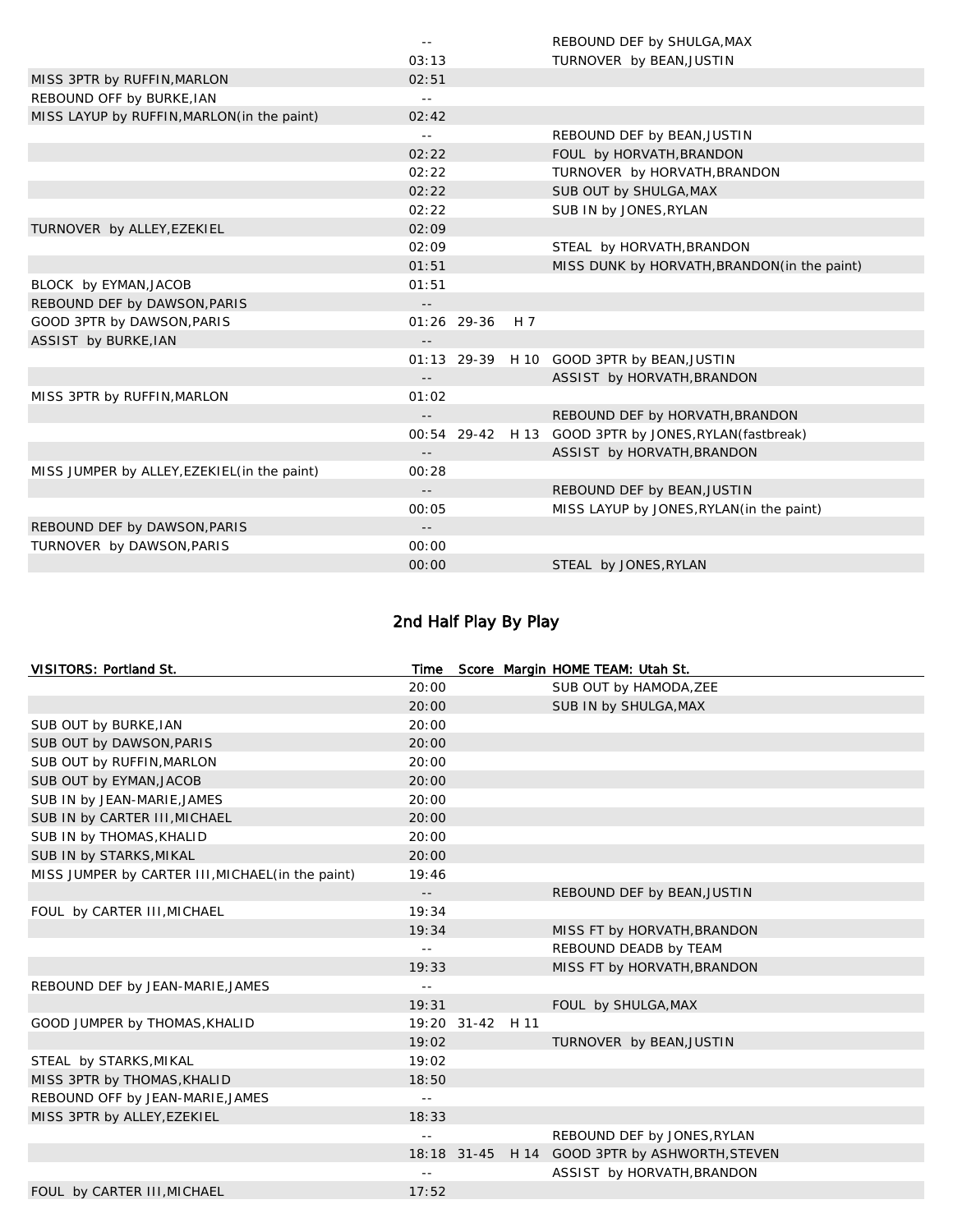| TURNOVER by CARTER III, MICHAEL             | 17:52                      |                  |      |                                                                |
|---------------------------------------------|----------------------------|------------------|------|----------------------------------------------------------------|
|                                             |                            |                  |      | 17:38 31-47 H 16 GOOD LAYUP by HORVATH, BRANDON (in the paint) |
|                                             | $\overline{\phantom{a}}$ . |                  |      | ASSIST by JONES, RYLAN                                         |
| MISS 3PTR by THOMAS, KHALID                 | 17:25                      |                  |      |                                                                |
|                                             | $\sim$ $\sim$              |                  |      | REBOUND DEF by BEAN, JUSTIN                                    |
|                                             |                            |                  |      | 17:18 31-50 H 19 GOOD 3PTR by SHULGA, MAX (fastbreak)          |
|                                             | $\sim$ $\sim$              |                  |      | ASSIST by ASHWORTH, STEVEN                                     |
|                                             | 16:53                      |                  |      | FOUL by JONES, RYLAN                                           |
| SUB OUT by CARTER III, MICHAEL              | 16:53                      |                  |      |                                                                |
| SUB OUT by STARKS, MIKAL                    | 16:53                      |                  |      |                                                                |
| SUB IN by BURKE, IAN                        | 16:53                      |                  |      |                                                                |
|                                             | 16:53                      |                  |      |                                                                |
| SUB IN by RUFFIN, MARLON                    |                            |                  |      |                                                                |
| MISS 3PTR by RUFFIN, MARLON                 | 16:40                      |                  |      |                                                                |
|                                             | $\mathbb{L}^{\mathbb{L}}$  |                  |      | REBOUND DEF by HORVATH, BRANDON                                |
|                                             |                            | 16:25 31-52      |      | H 21 GOOD JUMPER by BEAN, JUSTIN                               |
|                                             | $\equiv$ $\equiv$          |                  |      | ASSIST by ASHWORTH, STEVEN                                     |
| GOOD LAYUP by RUFFIN, MARLON (in the paint) |                            | 16:02 33-52 H 19 |      |                                                                |
|                                             |                            |                  |      | 15:47 33-55 H 22 GOOD 3PTR by BEAN, JUSTIN                     |
|                                             | $\sim$ $\sim$              |                  |      | ASSIST by HORVATH, BRANDON                                     |
| MISS 3PTR by THOMAS, KHALID                 | 15:23                      |                  |      |                                                                |
| REBOUND OFF by BURKE, IAN                   | $\sim$ $\sim$              |                  |      |                                                                |
|                                             | 15:22                      |                  |      | FOUL by ASHWORTH, STEVEN                                       |
| TIMEOUT MEDIA by TEAM                       | 15:22                      |                  |      |                                                                |
| SUB OUT by JEAN-MARIE, JAMES                | 15:22                      |                  |      |                                                                |
| SUB OUT by THOMAS, KHALID                   | 15:22                      |                  |      |                                                                |
| SUB IN by DAWSON, PARIS                     | 15:22                      |                  |      |                                                                |
| SUB IN by EYMAN, JACOB                      | 15:22                      |                  |      |                                                                |
|                                             | 15:09                      |                  |      | FOUL by HORVATH, BRANDON                                       |
| MISS JUMPER by RUFFIN, MARLON               | 15:02                      |                  |      |                                                                |
|                                             | $\sim$ $\sim$              |                  |      | REBOUND DEF by HORVATH, BRANDON                                |
|                                             |                            |                  |      |                                                                |
|                                             | 14:32                      |                  |      | MISS 3PTR by ASHWORTH, STEVEN                                  |
| REBOUND DEF by DAWSON, PARIS                | $\overline{a}$             |                  |      |                                                                |
| GOOD 3PTR by BURKE, IAN                     |                            | 14:21 36-55 H 19 |      |                                                                |
| ASSIST by ALLEY, EZEKIEL                    | $\equiv$ $\equiv$          |                  |      |                                                                |
|                                             | 14:06                      |                  |      | TURNOVER by BEAN, JUSTIN                                       |
| STEAL by BURKE, IAN                         | 14:06                      |                  |      |                                                                |
| MISS LAYUP by ALLEY, EZEKIEL (in the paint) | 14:00                      |                  |      |                                                                |
| REBOUND OFF by EYMAN, JACOB                 | $=$ $-$                    |                  |      |                                                                |
| MISS DUNK by EYMAN, JACOB(in the paint)     | 13:55                      |                  |      |                                                                |
|                                             | $\perp$ $\perp$            |                  |      | REBOUND DEF by HORVATH, BRANDON                                |
|                                             |                            | 13:51 36-57      | H 21 | GOOD JUMPER by BEAN, JUSTIN (fastbreak) (in the paint)         |
|                                             | $\sim$ $\sim$              |                  |      | ASSIST by HORVATH, BRANDON                                     |
| MISS JUMPER by EYMAN, JACOB(in the paint)   | 13:25                      |                  |      |                                                                |
|                                             | $\mathbb{L}$ .             |                  |      | REBOUND DEF by SHULGA, MAX                                     |
|                                             | 13:11                      |                  |      | TURNOVER by HORVATH, BRANDON                                   |
| STEAL by ALLEY, EZEKIEL                     | 13:11                      |                  |      |                                                                |
| MISS LAYUP by BURKE, IAN (in the paint)     | 13:05                      |                  |      |                                                                |
|                                             | $\sim$ $\sim$              |                  |      | REBOUND DEF by JONES, RYLAN                                    |
|                                             | 12:49                      |                  |      | MISS 3PTR by ASHWORTH, STEVEN                                  |
| REBOUND DEF by ALLEY, EZEKIEL               | $\mathbb{L}$ .             |                  |      |                                                                |
|                                             |                            |                  |      |                                                                |
| MISS 3PTR by DAWSON, PARIS                  | 12:32                      |                  |      |                                                                |
|                                             | $\sim$ $-$                 |                  |      | REBOUND DEF by HORVATH, BRANDON                                |
|                                             | 12:15                      |                  |      | MISS 3PTR by JONES, RYLAN                                      |
| REBOUND DEF by BURKE, IAN                   | $\mathbb{L}$ .             |                  |      |                                                                |
| TURNOVER by BURKE, IAN                      | 12:07                      |                  |      |                                                                |
|                                             | 12:07                      |                  |      | STEAL by SHULGA, MAX                                           |
| FOUL by EYMAN, JACOB                        | 12:07                      |                  |      |                                                                |
|                                             | 12:07                      |                  |      | SUB OUT by HORVATH, BRANDON                                    |
|                                             | 12:07                      |                  |      | SUB OUT by SHULGA, MAX                                         |
|                                             | 12:07                      |                  |      | SUB IN by BAIRSTOW, SEAN                                       |
|                                             | 12:07                      |                  |      | SUB IN by DORIUS, TREVIN                                       |
| SUB OUT by BURKE, IAN                       | 12:07                      |                  |      |                                                                |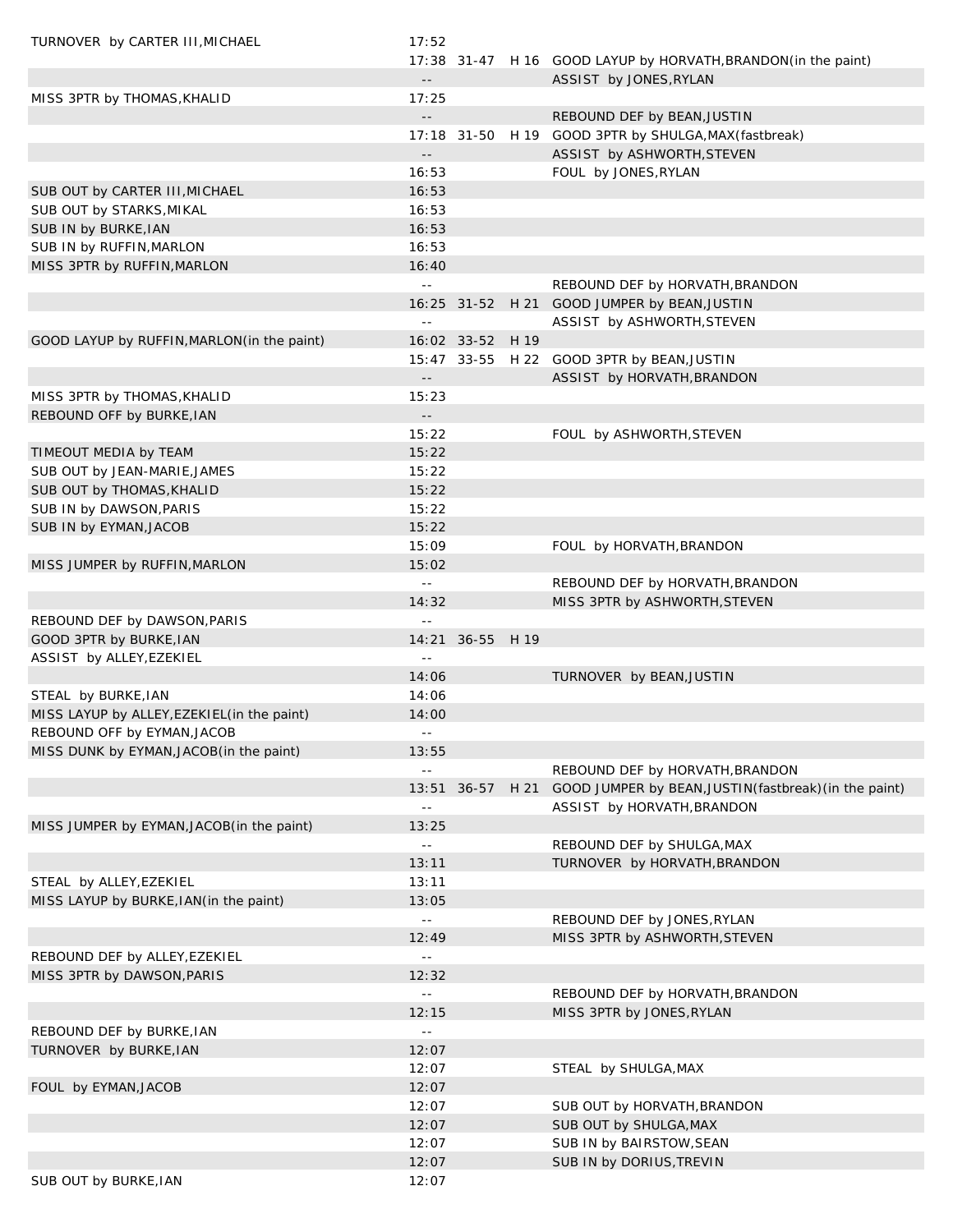| SUB OUT by ALLEY, EZEKIEL                                 | 12:07                               |                  |      |                                                                |
|-----------------------------------------------------------|-------------------------------------|------------------|------|----------------------------------------------------------------|
| SUB IN by CARTER III, MICHAEL                             | 12:07                               |                  |      |                                                                |
| SUB IN by THOMAS, KHALID                                  | 12:07                               |                  |      |                                                                |
| SUB OUT by EYMAN, JACOB                                   | 12:07                               |                  |      |                                                                |
| SUB IN by JEAN-MARIE, JAMES                               | 12:07                               |                  |      |                                                                |
|                                                           | 12:02                               |                  |      | TURNOVER by BAIRSTOW, SEAN                                     |
| STEAL by JEAN-MARIE, JAMES                                | 12:02                               |                  |      |                                                                |
| MISS JUMPER by JEAN-MARIE, JAMES                          | 11:47                               |                  |      |                                                                |
| REBOUND OFF by RUFFIN, MARLON                             | $\overline{\phantom{a}}$ .          |                  |      |                                                                |
| MISS LAYUP by RUFFIN, MARLON(in the paint)                | 11:43                               |                  |      |                                                                |
|                                                           | $\overline{\phantom{a}}$ .          |                  |      | REBOUND DEF by BEAN, JUSTIN                                    |
|                                                           | 11:25                               |                  |      | MISS JUMPER by BAIRSTOW, SEAN (in the paint)                   |
|                                                           | $\overline{\phantom{a}}$ .          |                  |      | REBOUND OFF by DORIUS, TREVIN                                  |
|                                                           | 11:20                               |                  |      | MISS LAYUP by DORIUS, TREVIN(in the paint)                     |
| REBOUND DEF by THOMAS, KHALID                             | $\overline{\phantom{a}}$ .          |                  |      |                                                                |
| MISS LAYUP by JEAN-MARIE, JAMES (in the paint)            | 10:56                               |                  |      |                                                                |
|                                                           | $\overline{\phantom{a}}$ .          |                  |      | REBOUND DEF by BEAN, JUSTIN                                    |
|                                                           |                                     |                  |      | 10:47 36-60 H 24 GOOD 3PTR by BEAN, JUSTIN (fastbreak)         |
|                                                           | $\overline{\phantom{a}}$ .          |                  |      | ASSIST by JONES, RYLAN                                         |
| GOOD LAYUP by THOMAS, KHALID(in the paint)                |                                     | 10:22 38-60 H 22 |      |                                                                |
| ASSIST by CARTER III, MICHAEL                             | $\overline{\phantom{a}}$ .          |                  |      |                                                                |
|                                                           | 10:03                               |                  |      | TURNOVER by JONES, RYLAN                                       |
| TIMEOUT MEDIA by TEAM                                     | 10:02                               |                  |      |                                                                |
|                                                           | 10:02                               |                  |      | SUB OUT by JONES, RYLAN                                        |
|                                                           | 10:02                               |                  |      | SUB IN by HAMODA, ZEE                                          |
| SUB OUT by DAWSON, PARIS                                  | 10:02                               |                  |      |                                                                |
| SUB OUT by RUFFIN, MARLON                                 | 10:02                               |                  |      |                                                                |
| SUB IN by BURKE, IAN                                      | 10:02                               |                  |      |                                                                |
| SUB IN by STARKS, MIKAL                                   | 10:02                               |                  |      |                                                                |
|                                                           | 09:49                               |                  |      | FOUL by HAMODA, ZEE                                            |
|                                                           | 09:45                               |                  |      | FOUL by BAIRSTOW, SEAN                                         |
| GOOD 3PTR by JEAN-MARIE, JAMES                            |                                     | 09:41 41-60 H 19 |      |                                                                |
| ASSIST by STARKS, MIKAL                                   | $\overline{\phantom{a}}$ .          |                  |      |                                                                |
|                                                           |                                     |                  |      | 09:22 41-62 H 21 GOOD JUMPER by BAIRSTOW, SEAN                 |
|                                                           | $\sim$ $-$                          |                  |      | ASSIST by DORIUS, TREVIN                                       |
|                                                           | 09:00                               |                  |      | FOUL by DORIUS, TREVIN                                         |
|                                                           | 09:00                               |                  |      | SUB OUT by BEAN, JUSTIN                                        |
|                                                           | 09:00                               |                  |      | SUB IN by HORVATH, BRANDON                                     |
| GOOD FT by JEAN-MARIE, JAMES                              |                                     | 09:00 42-62 H 20 |      |                                                                |
| GOOD FT by JEAN-MARIE, JAMES                              |                                     | 09:00 43-62 H 19 |      |                                                                |
| FOUL by STARKS, MIKAL                                     | 08:54                               |                  |      |                                                                |
|                                                           | 08:38                               |                  |      | TURNOVER by BAIRSTOW, SEAN                                     |
|                                                           | 08:28                               |                  |      | FOUL by HORVATH, BRANDON                                       |
| MISS FT by THOMAS, KHALID                                 | 08:28                               |                  |      |                                                                |
| REBOUND DEADB by TEAM                                     | $\sim$ $-$                          |                  |      |                                                                |
|                                                           | 08:28                               |                  |      | SUB OUT by ASHWORTH, STEVEN                                    |
|                                                           | 08:28                               |                  |      | SUB IN by JONES, RYLAN                                         |
| GOOD FT by THOMAS, KHALID                                 |                                     | 08:28 44-62      | H 18 |                                                                |
|                                                           | 08:28                               |                  |      | SUB OUT by DORIUS, TREVIN                                      |
|                                                           | 08:28                               |                  |      | SUB IN by BEAN, JUSTIN                                         |
| SUB OUT by THOMAS, KHALID                                 | 08:28                               |                  |      |                                                                |
| SUB IN by RUFFIN, MARLON                                  | 08:28                               |                  |      |                                                                |
| FOUL by STARKS, MIKAL                                     | 08:10                               |                  |      |                                                                |
|                                                           |                                     |                  |      | 08:09 44-64 H 20 GOOD LAYUP by HORVATH, BRANDON (in the paint) |
|                                                           | $\overline{\phantom{a}}$ .<br>08:06 |                  |      | ASSIST by JONES, RYLAN                                         |
| FOUL by JEAN-MARIE, JAMES                                 |                                     |                  |      |                                                                |
|                                                           | 07:41                               | 08:06 44-65      |      | H 21 GOOD FT by HORVATH, BRANDON                               |
| MISS 3PTR by STARKS, MIKAL                                |                                     |                  |      |                                                                |
| REBOUND OFF by JEAN-MARIE, JAMES<br>TIMEOUT MEDIA by TEAM | $\mathbb{H}^2$<br>07:39             |                  |      |                                                                |
|                                                           | 07:26                               |                  |      | FOUL by HORVATH, BRANDON                                       |
|                                                           | 07:26                               |                  |      | SUB OUT by HORVATH, BRANDON                                    |
|                                                           |                                     |                  |      |                                                                |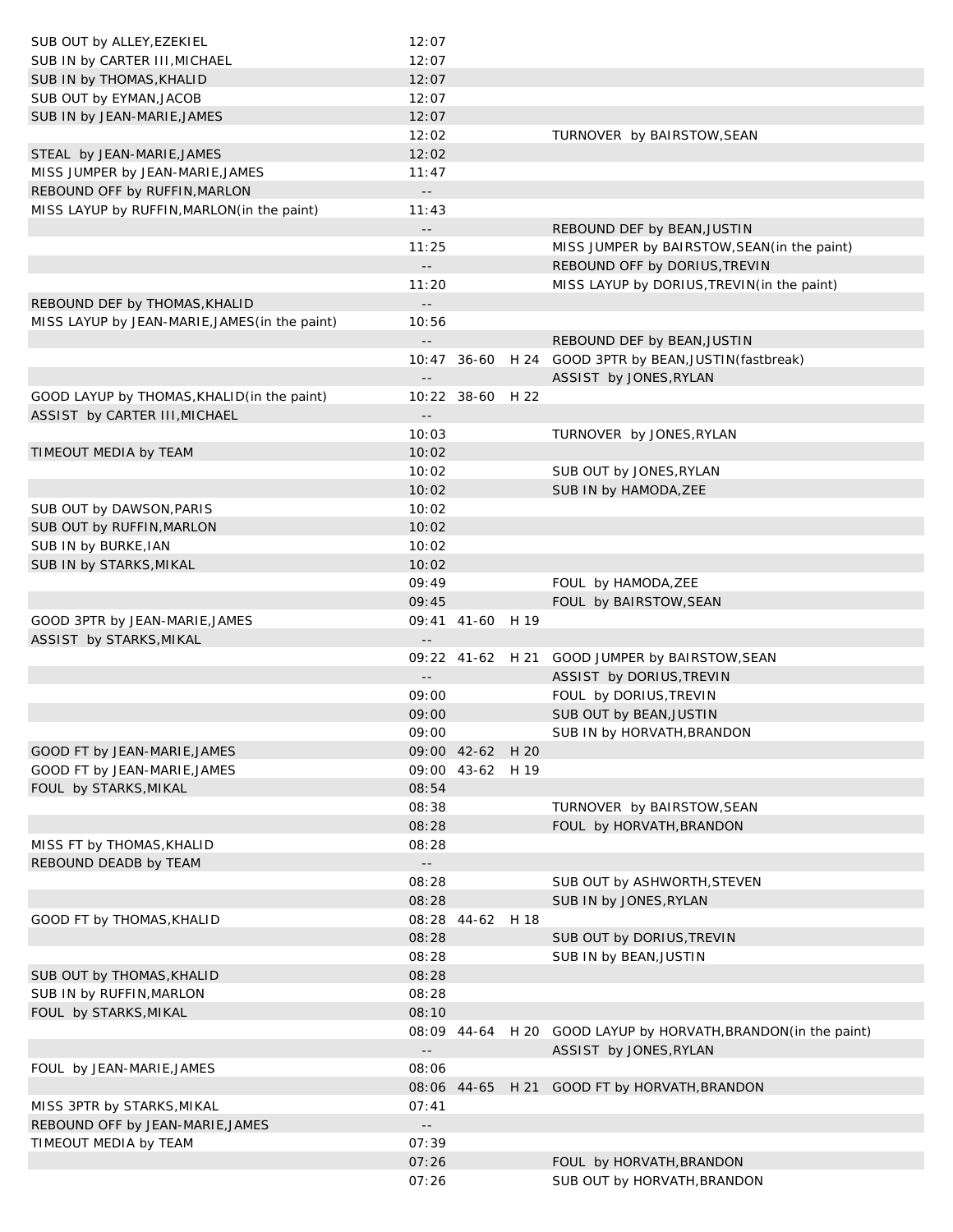|                                                | 07:26                      |                  | SUB IN by ASHWORTH, STEVEN                                  |
|------------------------------------------------|----------------------------|------------------|-------------------------------------------------------------|
| GOOD FT by BURKE, IAN                          |                            | 07:26 45-65 H 20 |                                                             |
| MISS FT by BURKE, IAN                          | 07:25                      |                  |                                                             |
|                                                | $\sim$ $-$                 |                  | REBOUND DEF by BEAN, JUSTIN                                 |
|                                                |                            |                  | 07:04 45-67 H 22 GOOD DUNK by BAIRSTOW, SEAN (in the paint) |
|                                                | $\sim$ $-$                 |                  | ASSIST by JONES, RYLAN                                      |
| FOUL by CARTER III, MICHAEL                    | 06:49                      |                  |                                                             |
| TURNOVER by CARTER III, MICHAEL                | 06:49                      |                  |                                                             |
|                                                |                            |                  |                                                             |
|                                                | 06:49                      |                  | SUB OUT by BAIRSTOW, SEAN                                   |
|                                                | 06:49                      |                  | SUB IN by SHULGA, MAX                                       |
|                                                |                            |                  | 06:28 45-69 H 24 GOOD JUMPER by HAMODA, ZEE (in the paint)  |
|                                                | $\sim$ $-$                 |                  | ASSIST by SHULGA, MAX                                       |
| GOOD LAYUP by RUFFIN, MARLON (in the paint)    |                            | 06:14 47-69 H 22 |                                                             |
|                                                |                            |                  | 06:02 47-71 H 24 GOOD LAYUP by SHULGA, MAX(in the paint)    |
|                                                | $\sim$ $\sim$              |                  | ASSIST by JONES, RYLAN                                      |
|                                                | 05:48                      |                  | FOUL by SHULGA, MAX                                         |
| GOOD FT by CARTER III, MICHAEL                 |                            | 05:48 48-71 H 23 |                                                             |
| SUB OUT by RUFFIN, MARLON                      | 05:48                      |                  |                                                             |
| SUB OUT by STARKS, MIKAL                       | 05:48                      |                  |                                                             |
| SUB IN by ALLEY, EZEKIEL                       | 05:48                      |                  |                                                             |
| SUB IN by DAWSON, PARIS                        | 05:48                      |                  |                                                             |
| GOOD FT by CARTER III, MICHAEL                 |                            | 05:48 49-71 H 22 |                                                             |
| SUB OUT by CARTER III, MICHAEL                 | 05:48                      |                  |                                                             |
| SUB IN by THOMAS, KHALID                       | 05:48                      |                  |                                                             |
|                                                | 05:34                      |                  | MISS LAYUP by JONES, RYLAN (in the paint)                   |
|                                                |                            |                  |                                                             |
|                                                | $\sim$ $-$                 |                  | REBOUND OFF by BEAN, JUSTIN                                 |
| FOUL by ALLEY, EZEKIEL                         | 05:34                      |                  |                                                             |
|                                                |                            |                  | 05:34 49-72 H 23 GOOD FT by BEAN, JUSTIN                    |
|                                                | 05:33                      |                  | MISS FT by BEAN, JUSTIN                                     |
| REBOUND DEF by ALLEY, EZEKIEL                  | $\sim$ $-$                 |                  |                                                             |
| GOOD JUMPER by THOMAS, KHALID                  |                            | 05:13 51-72 H 21 |                                                             |
|                                                | 04:57                      |                  | TURNOVER by JONES, RYLAN                                    |
| STEAL by BURKE, IAN                            | 04:57                      |                  |                                                             |
| MISS 3PTR by DAWSON, PARIS                     | 04:51                      |                  |                                                             |
|                                                |                            |                  | REBOUND DEF by BEAN, JUSTIN                                 |
|                                                |                            |                  | 04:34 51-75 H 24 GOOD 3PTR by BEAN, JUSTIN                  |
|                                                | $\overline{\phantom{a}}$ . |                  | ASSIST by ASHWORTH, STEVEN                                  |
| GOOD LAYUP by JEAN-MARIE, JAMES (in the paint) |                            | 03:58 53-75 H 22 |                                                             |
| ASSIST by DAWSON, PARIS                        | $- -$                      |                  |                                                             |
|                                                |                            |                  | 03:34 53-78 H 25 GOOD 3PTR by HAMODA, ZEE                   |
|                                                |                            |                  | ASSIST by JONES, RYLAN                                      |
| TIMEOUT MEDIA by TEAM                          | 03:12                      |                  |                                                             |
|                                                | 03:12                      |                  | SUB OUT by BEAN, JUSTIN                                     |
|                                                |                            |                  |                                                             |
|                                                | 03:12                      |                  | SUB IN by THELISSEN, NORBERT                                |
| SUB OUT by JEAN-MARIE, JAMES                   | 03:12                      |                  |                                                             |
| SUB OUT by BURKE, IAN                          | 03:12                      |                  |                                                             |
| SUB OUT by THOMAS, KHALID                      | 03:12                      |                  |                                                             |
| SUB IN by WOOD, TREY                           | 03:12                      |                  |                                                             |
| SUB IN by NELSON, GIO                          | 03:12                      |                  |                                                             |
| SUB IN by EYMAN, JACOB                         | 03:12                      |                  |                                                             |
| MISS JUMPER by WOOD, TREY(in the paint)        | 03:00                      |                  |                                                             |
|                                                | $\sim$ $-$                 |                  | REBOUND DEF by JONES, RYLAN                                 |
|                                                | 02:40                      |                  | FOUL by SHULGA, MAX                                         |
|                                                | 02:40                      |                  | TURNOVER by SHULGA, MAX                                     |
|                                                | 02:25                      |                  | FOUL by ASHWORTH, STEVEN                                    |
| GOOD FT by ALLEY, EZEKIEL                      |                            | 02:25 54-78 H 24 |                                                             |
| MISS FT by ALLEY, EZEKIEL                      | 02:25                      |                  |                                                             |
| REBOUND OFF by TEAM                            | $\sim$ $\sim$              |                  |                                                             |
|                                                | 02:25                      |                  | SUB OUT by JONES, RYLAN                                     |
|                                                | 02:25                      |                  | SUB IN by ZAPALA, SZYMON                                    |
| MISS 3PTR by NELSON, GIO                       | 02:12                      |                  |                                                             |
| REBOUND OFF by EYMAN, JACOB                    | $\sim$ $-$                 |                  |                                                             |
|                                                |                            |                  |                                                             |